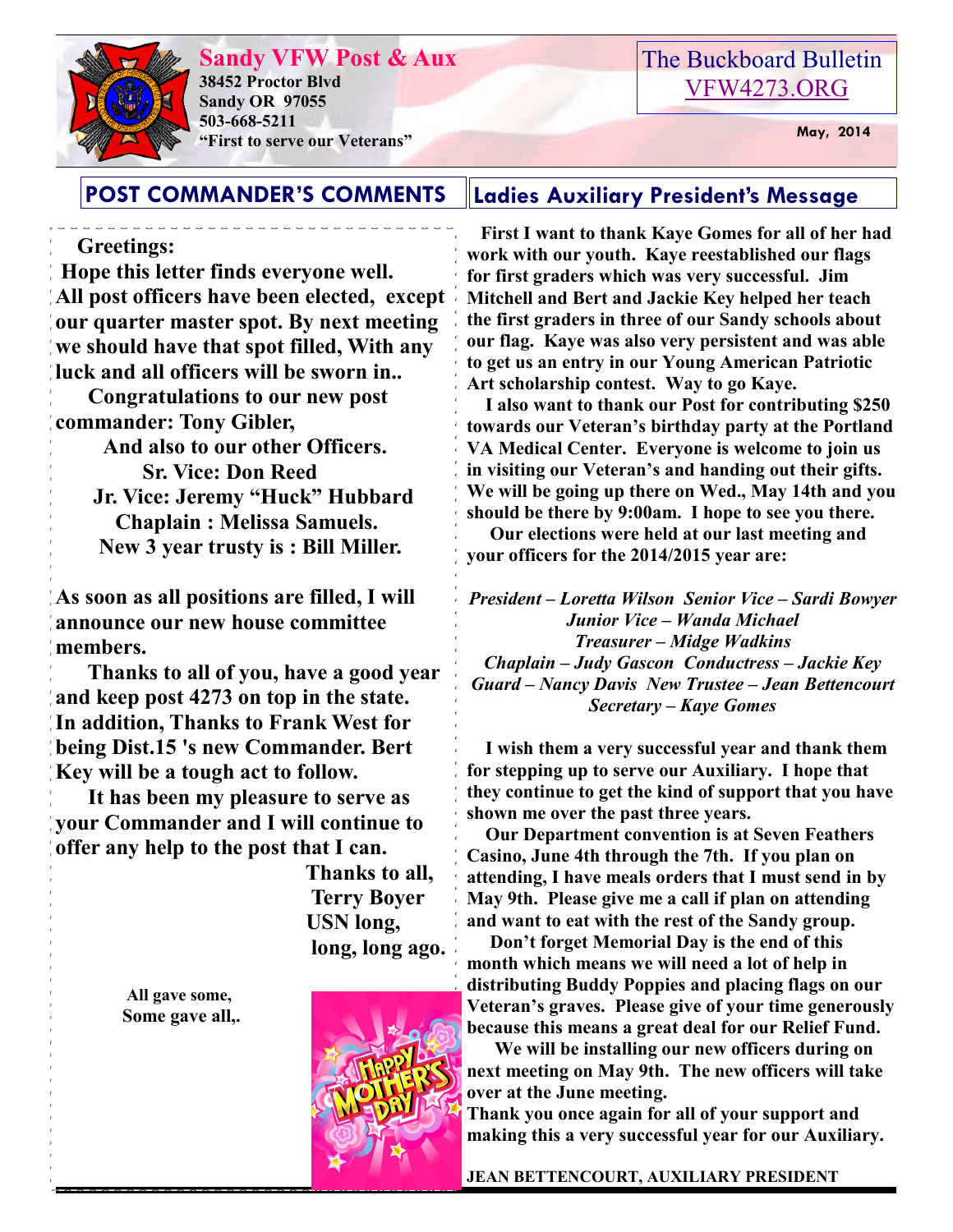#### Quartermaster's Corner

Our post needs your help!!

We have a great need for volunteers to do important work for the post. Please contact the Commander.

We need your help-in

Clerical/Administrative

Fund raising Meal Preparation: cooks, servers, & clean up.

Media Communication

Book keeping

Building maintenance and repairs

Helping veterans' and families

Recruiting new members.

### **AUXILIARY CHAPLAIN'S MESSAGE**

**Our President, Jean Bettencourt, had another surgery, this time on her back. So far she is doing OK.** 

**"HAPPY MOTHER'S DAY"**

**Thank you for all of our wonderful Mother's out there and for their many sacrifices.** 



**JUDY GASCON, AUXILIARY CHAPLAIN 503-668-3748**

#### **PLEASE COME AND HELP, WE NEED YOU**

May 17th, 18th & 19th We are planning a "get out and clean up our post" event. We will be working outside pulling weeds, pressure washing the building, and fixing all the little needed repairs. After all that has been done we are going to apply a fresh coat of paint to the exterior . This should be a lot of fun. Come join us, even if you can only give one day..

But if you choose not to help, your not allowed to give advice, or criticize any decisions that were made or speak negative about what gets done. Ha! Ha! but It's only fair...

| So, show up or shut up! |  |  |
|-------------------------|--|--|
|-------------------------|--|--|

|                                                                                                                                                   | Post Officers                                                                                                                           |  | <b>Ladies Auxiliary Officers</b>                                                                                    |                                                                                                                                      |  |
|---------------------------------------------------------------------------------------------------------------------------------------------------|-----------------------------------------------------------------------------------------------------------------------------------------|--|---------------------------------------------------------------------------------------------------------------------|--------------------------------------------------------------------------------------------------------------------------------------|--|
| Commander<br>Senior Vice Cmdr.<br>Junior Vice Cmdr<br>Chaplain<br><b>Ouartermaster</b><br>Judge Advocate<br>Adjutant<br>Surgeon<br>1 year Trustee | Terry Boyer<br>James Mitchell<br>Tony Gibler<br>Melissa Samels<br>William Miller<br>John Lamb<br>Jeramy "Huck" Hubbard<br>Merle Stewert |  | President<br>Sr. Vice President<br>Jr. Vice President<br>Treasurer<br>Chaplain<br>Secretary<br>Guard<br>Conductress | Jean Bettencourt<br>Dora Fitzpatrick<br>Wanda Michaels<br>Midge Watkins<br>Judy Gascon<br>Kay Gomes<br>Sardi Bowyer<br>Voriece Blair |  |
| 2 year Trustee                                                                                                                                    | Bert Key                                                                                                                                |  |                                                                                                                     |                                                                                                                                      |  |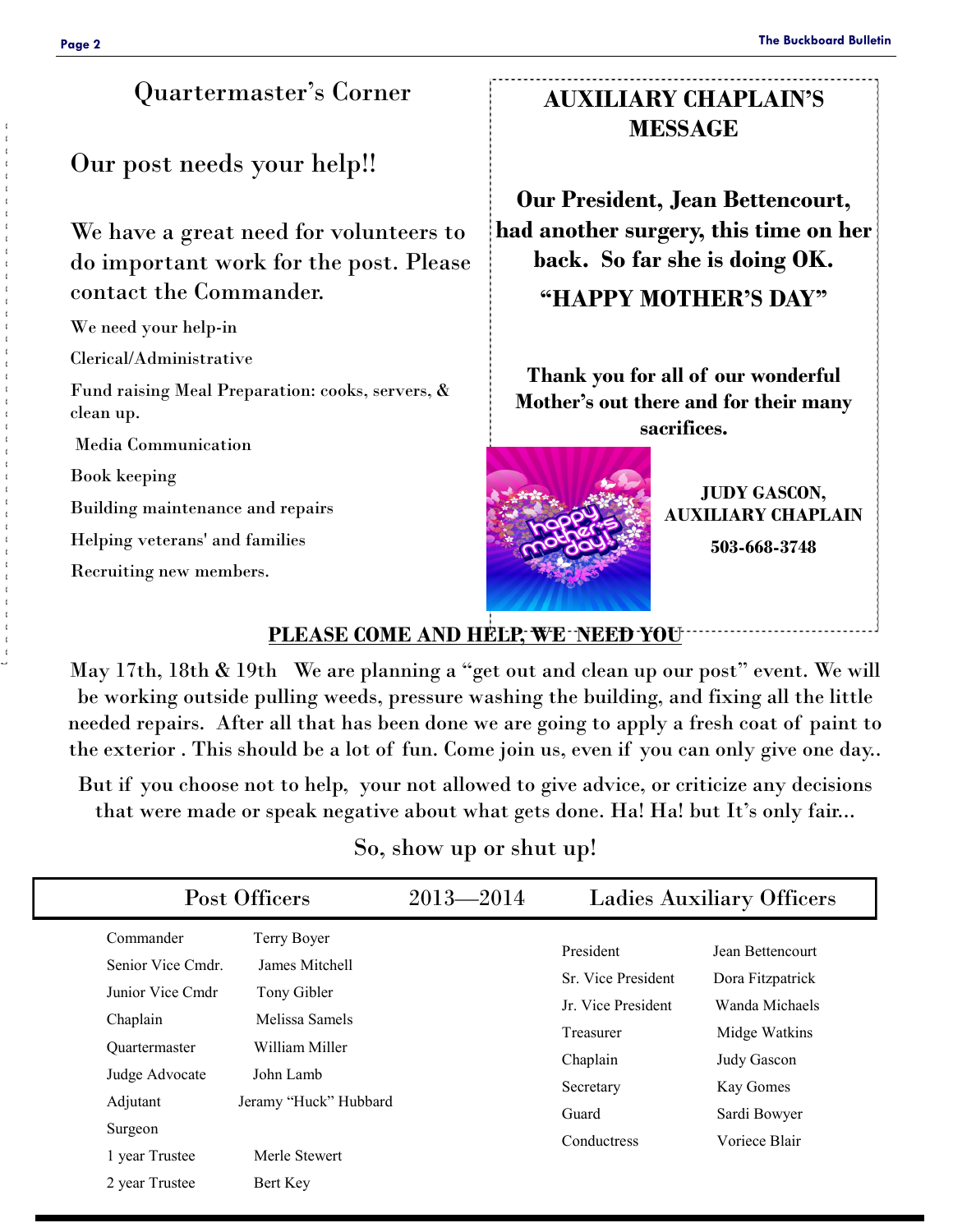On the 5th, we are having a Cinco de' Mayo dinner. It will be spicy and fun. Plan to attend. Or you will miss all the fun.

May 11th we are fixing up a mothers day brunch you wont forget. Brunch starts at 10:00am. And is served till 2:00pm. This time frame should ensure everyone can attend. Tony Gibler, our Commander Elect, will be fixing an awesome plate of vittles for all you Moms. And what's even better, all Moms eat free.

And lets not forget Memorial Day. Always a fun time at the post. Help is needed for distributing Buddy Poppy's. And also with the flags. Please call the post for information on when, where, and what help is needed.

Our Wednesday night tacos are getting busy again, if you haven't been here for awhile, you should try and stop in. The fish tacos are really becoming popular. And we also offer a few surprise specials once or twice a month. .

Thursday Wii bowling is doing great. You should see some of the scores. Wow. We have some pretty good bowlers here. The third Thursday of the month is tournament night. Prizes and some surprises are given. Fun, fun, fun, come try your skills...

Jimmie : Your Post Bar Winch

## Post Chaplin

## Saint Joan of Arc Feast day

The feast of Joan of Arc is celebrated every year on may 30th. Which is the anniversary of her death., by burning in the Old Square of Rouen . She died on May 30,1431..Saint Joan of Arc's feast day is a chance to remember her for the great woman of faith she was. And to celebrate her ultimate victory over evil. As Pope Benedict XV proclaimed in 1920 at Joan of Arc's canonization ceremony. "May the world hear, and just as it has come to admire her brave deeds in defense of her country, may it now henceforward venerate her as a most brilliantly shinning light of the Church Triumphant."

"Most extraordinary soldier, you insistently proclaimed: Let God be served first! you began by winning many victories and received the plaudits of princes, but then you were given to the enemy and cruelly put to death. O courageous Saint Joan, instill in us the desire to serve God first and preform earthly tasks with that ideal ever in our minds".

Amen.

E-Mail: gareth2002@frontier.com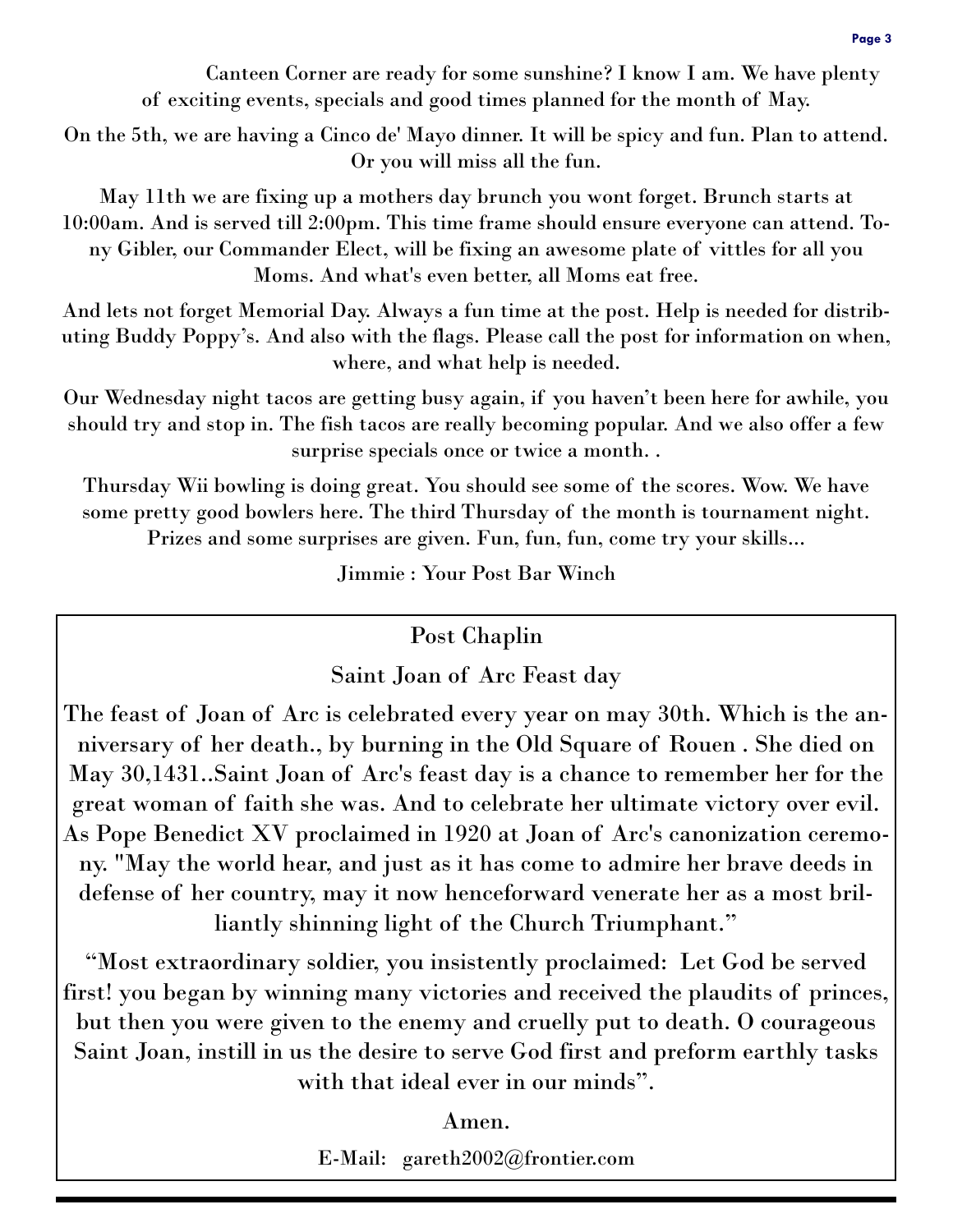**THE BUCKBOARD BULLETIN Sandy VFW Post 4273 P.O. Box 404 \* Sandy, OR 97055 (503) 668-5211** 

**"Success is our Mission"**

## V.F.W. SPRING GOLF TOUNAMENT

May 31st. Sign up at the V.F.W. or give me a call and I will place your name on the sheet. Teams of four! Best ball …. and lunch here after the game. \$50.00 a person, lunch included

### For details see Dan Copher

**Join Us for Post and Auxiliary meetings! House Committee Mtg -** 

**05/13/2014 at 6:00pm AUX - 05/09/2014 6pm POST 05/16/2014 6 pm Like us on Facebook!!!!** 

| Daily Canteen Menu                                                                     |                                      |                                                                              |                                      |  |
|----------------------------------------------------------------------------------------|--------------------------------------|------------------------------------------------------------------------------|--------------------------------------|--|
| <b>Fried Chicken</b><br>Strips & Fries<br><b>French Fries</b><br>Cheese burger & Fries | \$9.00<br>\$6.50<br>\$2.50<br>\$7.00 | Halibut Fish & Chips<br>Hamburger & Fries<br>Deep Fried Hotdog<br>With fries | \$6.50<br>\$5.50<br>\$2.00<br>\$2.50 |  |
|                                                                                        |                                      |                                                                              |                                      |  |

| Monday     |  |
|------------|--|
| Tuesday.   |  |
| Wednesday. |  |
| Thursday   |  |
| Friday     |  |
| Saturday.  |  |
| Sundavs    |  |

Open 3pm Taco's and Poker Night—5pm Open 3pm WII Bowling starts at 6:00pm Open 3pm Dinner 5pm and karaoke Open 3pm

**CLOSED** 

Open 3pm Domino night/Game Night

CLOSED.



#### Post Chaplin

"The Lord watches over you, the lord is your shade at your right hand; the sun will not harm you by day, nor the moon by night."

#### Psalm 121:7-8

If you know of a member that needs a prayer or visit,

#### please call Melissa at 502-668-4849





28424 SE HWY 212 PO BOX 33<br>BORING, OREGON 97009 Phone: 503-663-3308 Fig. 503-003-3300<br>Fax: 503-663-2938<br>E-mail: DERA@TELEPORT.COM

**ALETA JOHNSTON** ENROLLED AGENT LICENCED TAX CONSULTANT